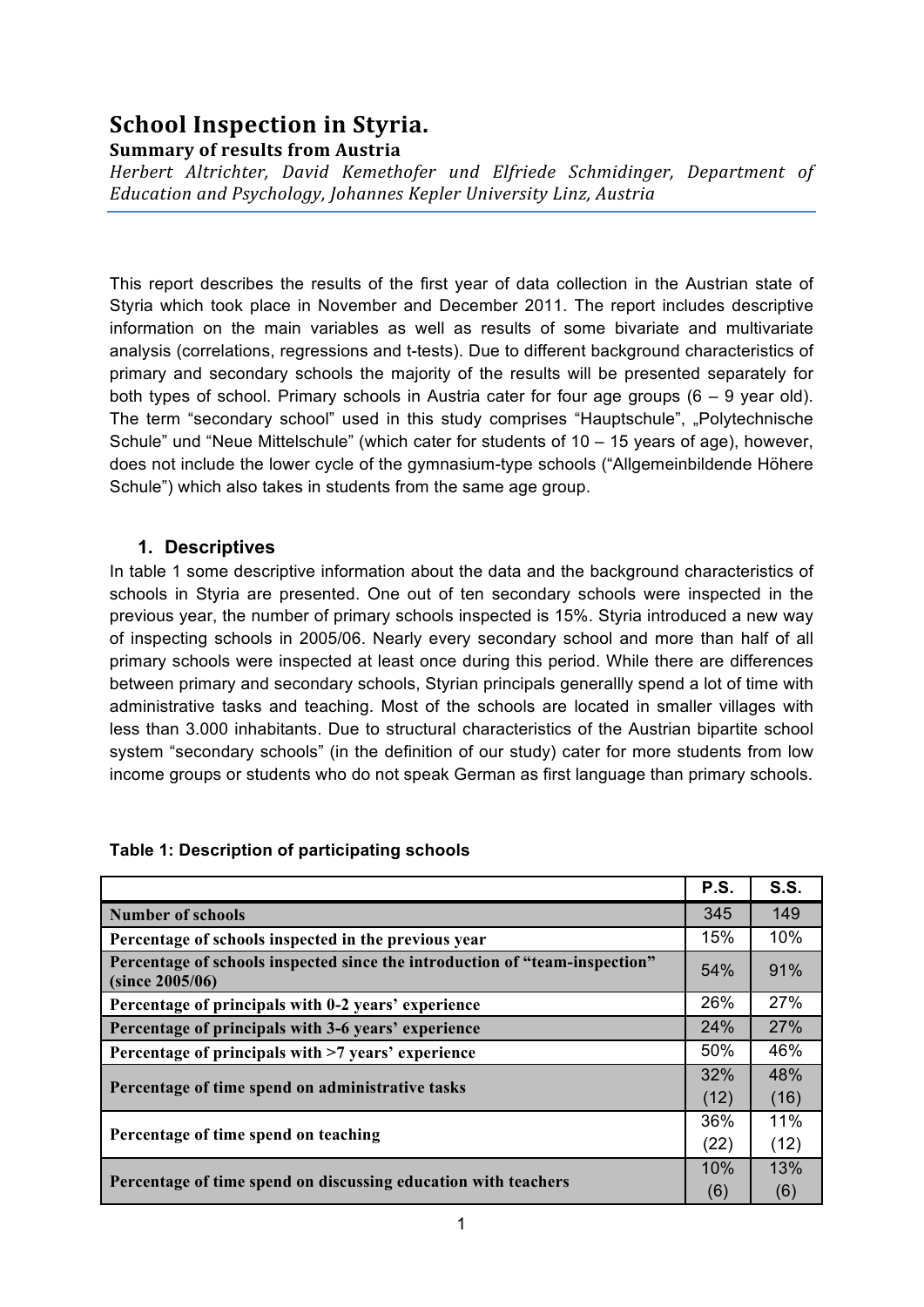|                                                                                | P.S. | <b>S.S.</b> |
|--------------------------------------------------------------------------------|------|-------------|
|                                                                                | 6%   | 7%          |
| Percentage of time spend on observing lessons                                  | (4)  | (4)         |
| Percentage of time spend on managing student behaviour                         | 6%   | 11%         |
|                                                                                | (5)  | (6)         |
| Percentage of time spend on quality assurance/self-evaluation                  | 7%   | 7%          |
|                                                                                | (5)  | (4)         |
| Percentage of time spend on other tasks                                        | 3%   | 3%          |
|                                                                                | (10) | (6)         |
| Percentage of schools in area with <3000 inhabitants:                          | 71%  | 46%         |
| Percentage of schools in area with 3000-15.000 inhabitants:                    | 20%  | 42%         |
| Percentage of schools in area with 15.001-50.000 inhabitants:                  | 2%   | 4%          |
| Percentage of schools in area with 50.001-100.000 inhabitants:                 | 0%   | $0\%$       |
| Percentage of schools in area with 100.001-500.000 inhabitants:                | 7%   | 8%          |
| Percentage of schools in area with >500.000 inhabitants:                       | 0%   | 0%          |
| Percentage of schools in urban area                                            | 14%  | 34%         |
| Percentage of schools in suburban area                                         | 8%   | 9%          |
| Percentage of suburban schools in metropolitan area                            | 9%   | 9%          |
| Percentage of schools in rural area                                            | 71%  | 48%         |
|                                                                                | 89   | 182         |
| Average number of students in the schools                                      | (67) | (75)        |
| Average number of fulltime teachers in the schools                             | 7(6) | 21(10)      |
| Percentage of schools with majority of students (>50%) from low income         | 6%   | 8%          |
| groups                                                                         |      |             |
| Percentage of schools with majority of students (>50%) from high income        | 12%  | 4%          |
| groups<br>Percentage of schools where majority of students (>50%) do not speak |      |             |
| national language as first language                                            | 4%   | 5%          |

P.S. … Primary School; S.S. … Secondary School Means, SD in parentheses

Table 2 provides an overview of means and standard deviations of all variables of the international questionnaire. The analyses include the scales which are used in the conceptual framework. Presented are means and standard derivations for primary and secondary schools separately. In general, primary schools head persons seem to be more satisfied with the school inspection. Nevertheless, the majority of secondary schools head persons are satisfied above average. As a result the acceptance and use of the feedback is quite high. Styrian principals do not feel a lot of pressure by actions of stakeholders. Furthermore, principals of both primary and secondary schools say that their school is characterized by a high status in capacity to improve as well as by effective school and teaching conditions.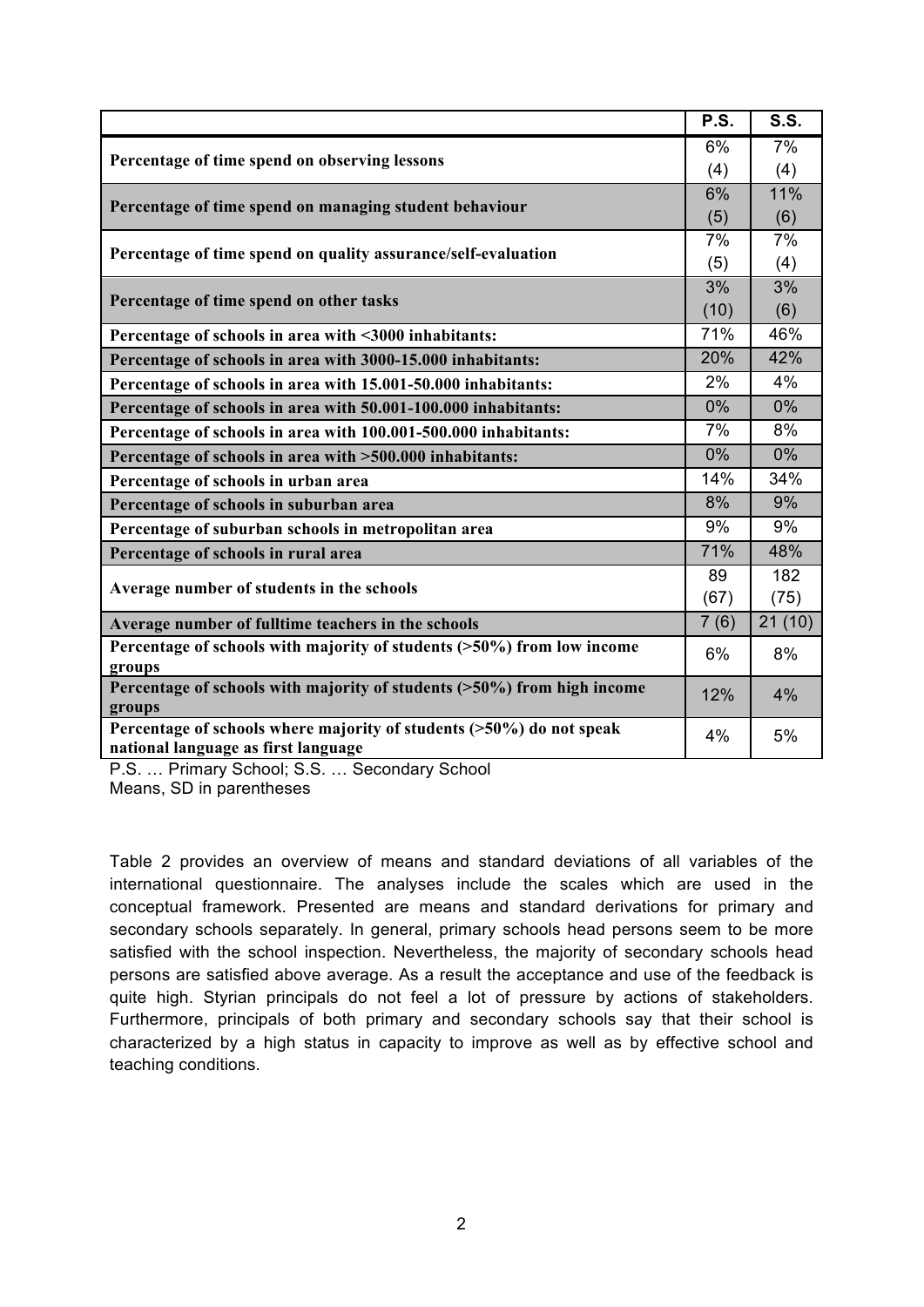|                                                                             | P.S.          | <b>S.S.</b>   |
|-----------------------------------------------------------------------------|---------------|---------------|
| General satisfaction with school inspections (5-point scale disagree-agree) | 3.98          | 3.65          |
|                                                                             | (.65)         | (.78)         |
| Intermediate processes: setting of expectations (5-point scale disagree-    | 3.32          | 3.16          |
| agree)                                                                      | (.51)         | (.54)         |
| Intermediate processes: acceptance and use of feedback (5-point scale       | 3.99          | 3.74          |
| disagree-agree)                                                             | (.62)         | (.66)         |
| Intermediate processes: promoting self-evaluations (5-point scale disagree- | 3.18          | 3.22          |
| agree)                                                                      | (.65)         | (.64)         |
| Intermediate processes: actions of stakeholders (pressure) (5-point scale   | 1.41          | 1.45          |
| disagree-agree)                                                             | (.53)         | (.53)         |
| Outcome: changes in capacity to improve (5-point scale much less-much       | 3.52          | 3.70          |
| more)                                                                       | (.50)         | (.45)         |
| Sub outcome: changes in participation in decision-making                    | 3.47          | 3.69          |
|                                                                             | (.59)<br>3.52 | (.61)         |
| Sub outcome: changes in cooperation between teachers                        |               | 3.60          |
|                                                                             | (.50)         | (.47)         |
| Sub outcome: changes in transformational leadership                         | 3.54          | 3.80          |
|                                                                             | (.57)         | (.55)         |
| Outcome: changes in effective school and teaching conditions (5-point scale | 3.39          | 3.50          |
| much less-much more)                                                        | (.35)<br>3.24 | (.38)         |
| Sub outcome: changes in opportunity to learn and learning time              | (.39)         | 3.36<br>(.39) |
|                                                                             | 3.54          | 3.64          |
| Sub outcome: changes in achievement orientation (assessment of students)    | (.49)         | (.47)         |
|                                                                             | 3.44          | 3.59          |
| Sub outcome: changes in clear and structured teaching                       | (.50)         | (.51)         |
|                                                                             | 3.72          | 3.80          |
| Sub outcome: changes in safe and stimulating learning climate               | (.71)         | (.67)         |
|                                                                             | 4.44          | 4.34          |
| Outcome: status in capacity to improve (5-point scale disagree-agree)       | (.39)         | (.43)         |
| Outcome: status in effective school and teaching conditions (5-point scale  | 4.18          | 3.92          |
| disagree-agree)                                                             | (.44)         | (.47)         |
|                                                                             | 2.31          | 2.30          |
| Unintended consequences on the school level (5-point scale disagree-agree)  | (.52)         | (.47)         |

#### **Table 2: Description of variables in conceptual framework**

P.S. … Primary School; S.S. … Secondary School Means, SD in parentheses

## **2. Correlations between variables**

To check the relationships between inspections, intermediate mechanisms and our outcome variables which have been hypothesized in the conceptual framework a number of correlations were calculated. The results of these analyses can be found in tables 3 to 6. According to preliminary analyses some scales had to be divided into subscales which are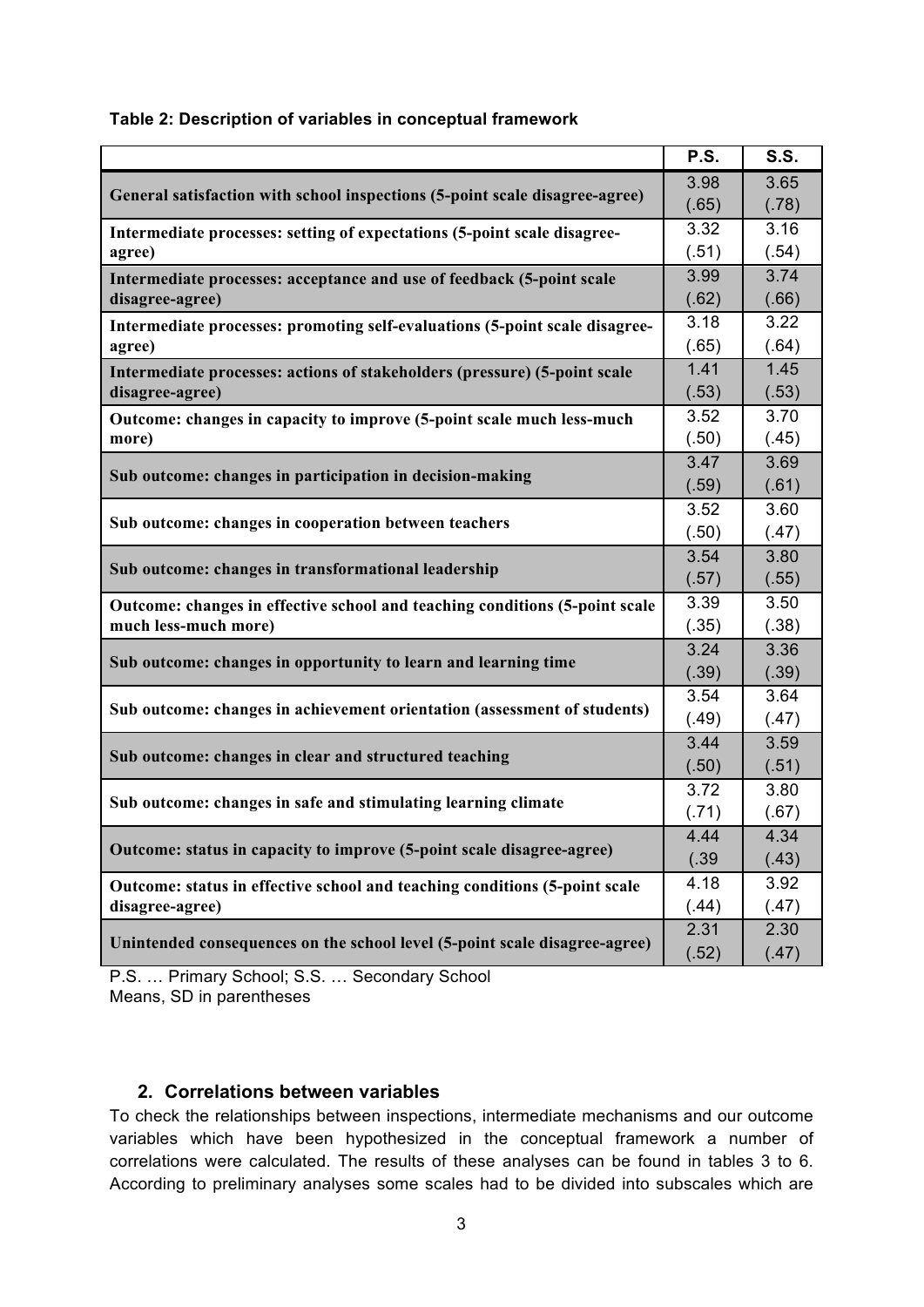used for correlations and further research. The scale "Taking improvement actions" is split up into "Changes in school effectiveness", "Changes in opportunity to learn", "Changes of assessment of otudents", "Changes of assessment of teachers/school" and "Changes in clear and structured teaching". "Stakeholder action" is grouped into "Stakeholder pressure", "Parental pressure" and "Stakeholder sensitive to reports".

| Table 3: Relations school inspections and intermediate mechanisms |  |  |
|-------------------------------------------------------------------|--|--|
|                                                                   |  |  |

|                                                                                         | <b>P.S.</b> | S.S.     |
|-----------------------------------------------------------------------------------------|-------------|----------|
| <b>General Satisfaction with school inspections - Setting expectations</b>              | $.437**$    | $.672**$ |
| <b>General Satisfaction with school inspections - Accepting feedback overall</b>        | $.824**$    | $.808**$ |
| General Satisfaction with school inspections - Change in promoting self-<br>evaluations | .062        | $.195*$  |
| <b>General Satisfaction with school inspections - School effectiveness</b>              | $.196*$     | $.208*$  |

P.S. … Primary School; S.S. … Secondary School \*p<.05; \*\*p<.01

#### **Table 4: Relations between intermediate mechanisms**

|                                                                         | P.S.     | S.S.     |
|-------------------------------------------------------------------------|----------|----------|
| Setting expectations - Changes in school effectiveness                  | $.202**$ | .145     |
| Setting expectations - Changes in opportunity to learn                  | .105     | .036     |
| Setting expectations - Changes of assessment of students                | .136     | .173     |
| Setting expectations - Changes of assessment of teachers/school         | .089     | $.180*$  |
| Setting expectations - Changes in clear and structured teaching         | $.247**$ | .116     |
| Accepting feedback overall - Change in promoting self-evaluations       | .029     | .152     |
| Accepting feedback overall - Changes in school effectiveness            | .073     | .146     |
| Accepting feedback overall - Changes in opportunity to learn            | .081     | .037     |
| Accepting feedback overall - Changes of assessment of students          | .030     | .158     |
| Accepting feedback overall - Changes of assessment of teachers/school   | .088     | .128     |
| Accepting feedback overall - Changes in clear and structured teaching   | .038     | .154     |
| Setting expectations - Stakeholders pressure                            | $.192*$  | .143     |
| <b>Setting expectations - Parental pressure</b>                         | $.308**$ | $.301**$ |
| Setting expectations - Stakeholder sensitive to reports                 | .104     | $.350**$ |
| Accepting feedback overall - Stakeholders pressure                      | $-.040$  | $-123$   |
| <b>Accepting feedback overall - Parental pressure</b>                   | .142     | $.221*$  |
| Accepting feedback overall - Stakeholder sensitive to reports           | $.287**$ | $.417**$ |
| Stakeholders pressure - Change in promoting self-evaluations            | .081     | $-.206*$ |
| Parental pressure - Change in promoting self-evaluations                | .059     | .073     |
| Stakeholder sensitive to reports - Change in promoting self-evaluations | .148     | $.237**$ |
| <b>Stakeholder pressure - Changes in school effectiveness</b>           | .043     | .005     |
| Stakeholder pressure - Changes in opportunity to learn                  | .031     | .021     |
| <b>Stakeholder pressure - Changes of assessment of students</b>         | .048     | $.191*$  |
| Stakeholder pressure - Changes of assessment of teachers/school         | .092     | $-133$   |
| Stakeholder pressure - Changes in clear and structured teaching         | $-.003$  | $-.048$  |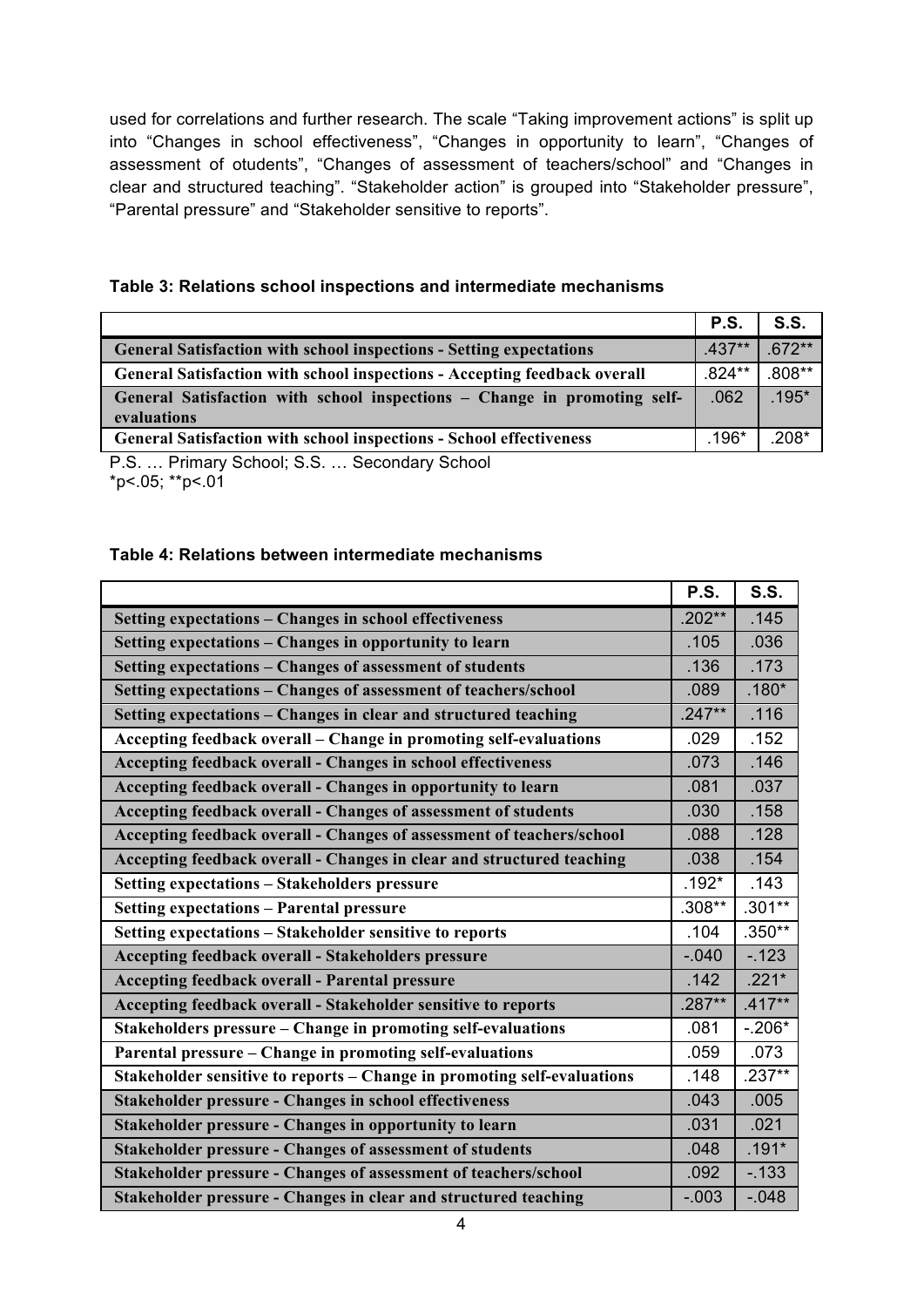|                                                                             | <b>P.S.</b> | <b>S.S.</b> |
|-----------------------------------------------------------------------------|-------------|-------------|
| Parental pressure - Changes in school effectiveness                         | .034        | .112        |
| Parental pressure - Changes in opportunity to learn                         | .028        | .104        |
| Parental pressure - Changes of assessment of students                       | .010        | .142        |
| Parental pressure - Changes of assessment of teachers/school                | .073        | .008        |
| Parental pressure - Changes in clear and structured teaching                | $-0.046$    | .125        |
| Stakeholder sensitive to reports - Changes in school effectiveness          | $.168*$     | $.222*$     |
| Stakeholder sensitive to reports - Changes in opportunity to learn          | $.222**$    | $.320**$    |
| Stakeholder sensitive to reports - Changes of assessment of students        | .057        | .161        |
| Stakeholder sensitive to reports - Changes of assessment of teachers/school | .155        | .090        |
| Stakeholder sensitive to reports - Changes in clear and structured teaching | .053        | .159        |

P.S. … Primary School; S.S. … Secondary School \*p<.05; \*\*p<.01

#### **Table 5: Relations between intermediate mechanisms and outcome variables**

|                                                                       | <b>P.S.</b> | <b>S.S.</b> |
|-----------------------------------------------------------------------|-------------|-------------|
| Promoting self-evaluations - High improvement capacity                | $.213**$    | $.303**$    |
| Promoting self-evaluations - Effective school and teaching conditions | .072        | $.248**$    |
| High improvement capacity - Changes in school effectiveness           | .080        | $.306**$    |
| High improvement capacity - Changes in opportunity to learn           | $-.015$     | $.272**$    |
| High improvement capacity - Changes of assessment of students         | $.120*$     | $.238***$   |
| High improvement capacity - Changes of assessment of teachers/school  | .089        | $.258**$    |
| High improvement capacity - Changes in clear and structured teaching  | .089        | $.222**$    |
| <b>School effectiveness - Changes in school effectiveness</b>         | .016        | $.330**$    |
| School effectiveness - Changes in opportunity to learn                | .014        | $.300**$    |
| School effectiveness - Changes of assessment of students              | .016        | $.250**$    |
| School effectiveness - Changes of assessment of teachers/school       | .049        | $.268**$    |
| School effectiveness - Changes in clear and structured teaching       | $-.032$     | $.261**$    |

P.S. … Primary School; S.S. … Secondary School  $*p<.05$ ;  $*p<.01$ 

| Table 6: Relations between school inspections and outcome variables |  |  |  |
|---------------------------------------------------------------------|--|--|--|
|---------------------------------------------------------------------|--|--|--|

|                                                                                  | P.S.           | S.S.    |
|----------------------------------------------------------------------------------|----------------|---------|
| General satisfaction with school inspections – high improvement capacity         | $.042$ $.217*$ |         |
| General satisfaction with school inspections – high effective conditions (school | $.196**$       | $.208*$ |
| effectiveness)                                                                   |                |         |
| $Primary$ School: $S$ $S$<br>Secondary School<br>P S                             |                |         |

P.S. … Primary School; S.S. … Secondary School \*p<.05; \*\*p<.01

"Taking improvement actions" is significantly correlated with school effectiveness in secondary schools whereas there are no significant correlations in primary education. Nearly the same results can be observed when the taking improvement scales are correlated with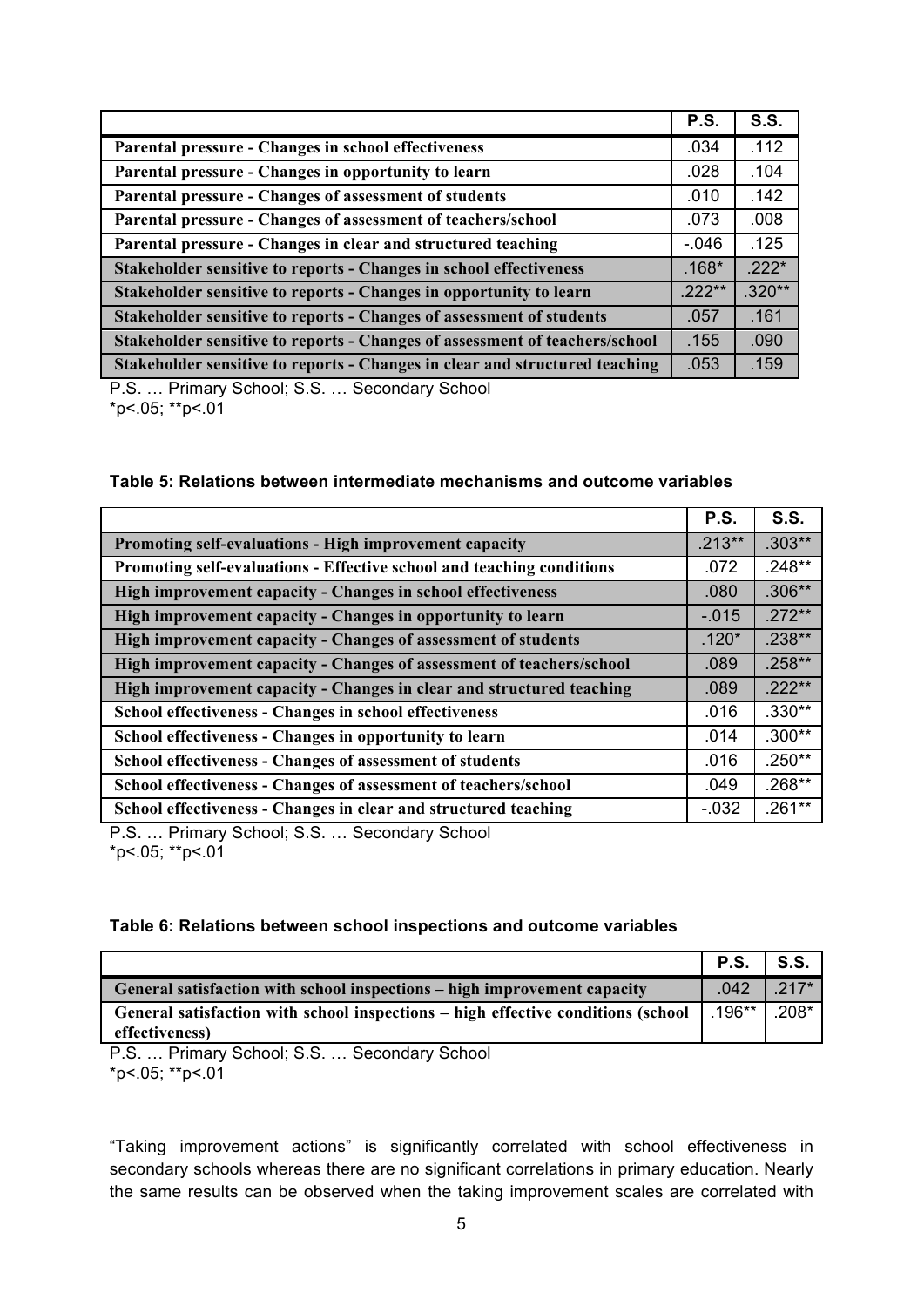capacity building. If the stakeholders are expected to react sensitive to inspection reports schools are willing to do changes in the opportunity to learn. Pressure by stakeholders or parents seems to have nearly no effect on changes in school effectiveness. If schools are satisfied with the results of an inspection they accept the feedback and the school is considered more effective. When interpreting the results it is important to keep in mind that at the moment only first year data is available.

#### **3. Regression analyses**

To see in which extent the predictor variables explain variation in our outcome variables regression analyses were executed. The outcome variables are capacity building and school effectiveness and should be explained by the occurrence of an inspection visit, general satisfaction with school inspection, setting expectations, actions of stakeholders, acceptance and use of feedback, promoting self-evaluation and improvement actions.

| <b>Independent Variable</b>                  | P.S.            | <b>S.S.</b>      |
|----------------------------------------------|-----------------|------------------|
| General satisfaction with school inspections | $-.101(.095)$   | $-.021(.089)$    |
| <b>Setting expectations</b>                  | $-.024(.082)$   | .080(.101)       |
| <b>Stakeholder pressure</b>                  | $-0.099(0.068)$ | $-.082(.081)$    |
| Parental pressure                            | .033(.054)      | $-.012(.063)$    |
| <b>Stakeholder sensitive to reports</b>      | .089(.056)      | $.233(.076)$ **  |
| <b>Accepting feedback overall</b>            | .131(.093)      | $-.013(.104)$    |
| <b>Change promoting self-evaluations</b>     | $.141(.064)$ *  | $.168(.075)$ *   |
| <b>Changes in school effectiveness</b>       | $-.013(.112)$   | .021(.124)       |
| <b>School inspection received</b>            | $-.090(.074)$   | $-.004(.132)$    |
| Constant                                     | 3.879 (.432)**  | $3.020(.526)$ ** |
| R square                                     | .109            | .213             |
| Sample size                                  | 146             | 120              |

|  |                       |  |  | Table 7: Effects of intermediate mechanisms on improvement capacity of schools |  |  |
|--|-----------------------|--|--|--------------------------------------------------------------------------------|--|--|
|  | (regression analysis) |  |  |                                                                                |  |  |

Note: dependent variable: capacity-building; B values are reported with standard error in parentheses,  $* p < .05$ ,  $** p < .01$ 

Note: B values tell the relationship between predictors (independent variable) and dependent variable. If the predictor increases by one unit, the dependent variable increases by B units (depending on the units used to measure the variables). The standard error indicates to what extent these values would vary across different samples and whether B differs significantly from zero.

The regression analyses shows that in secondary schools the rate of explained variance of "Capacity building" ( $R^2$ =.213) is much higher than in primary schools ( $R^2$ =.109). Significant effects explaining "Capacity building" can be found in both primary and secondary schools in the latent variable "Change promoting self-evaluation".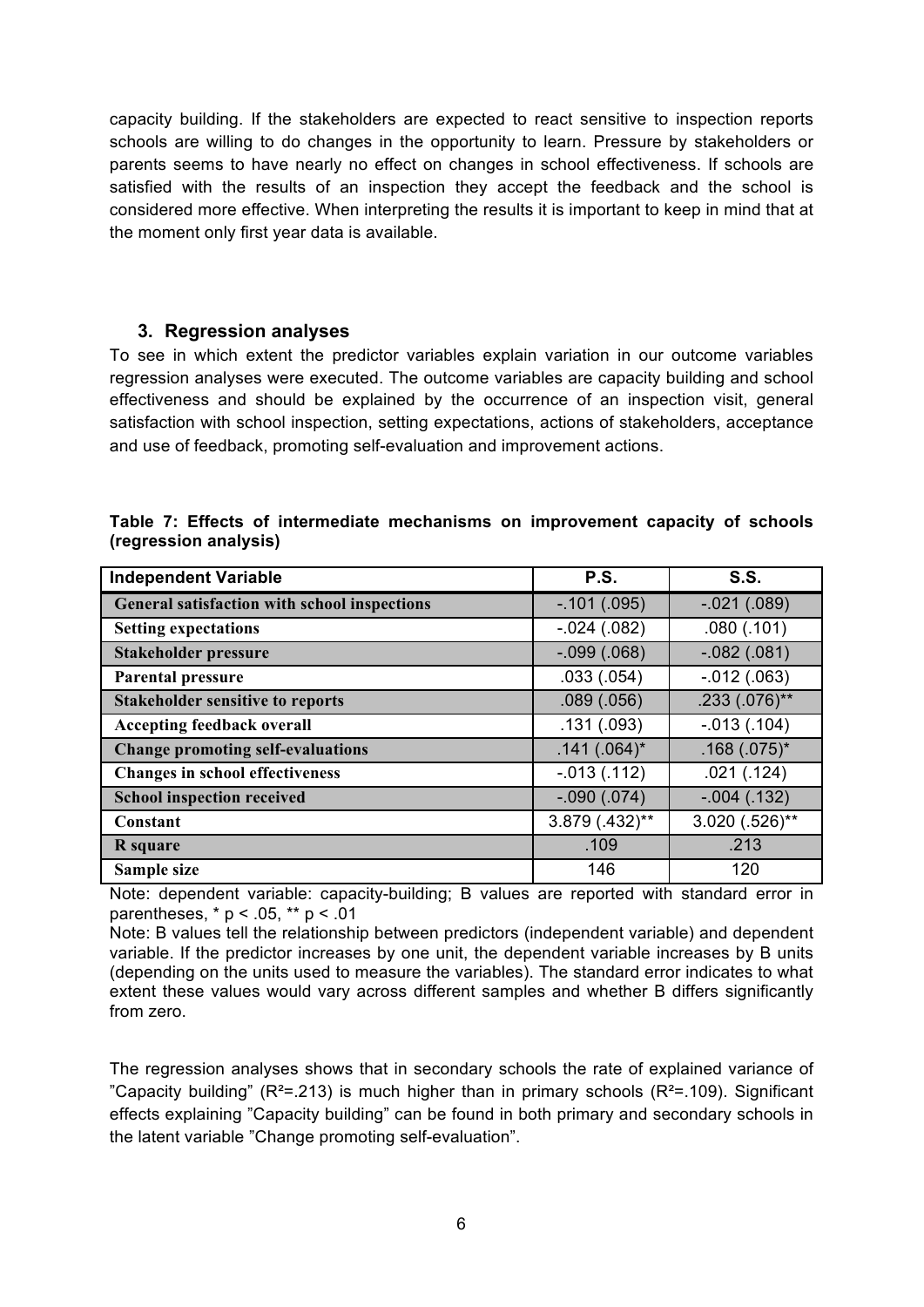| <b>Independent Variable</b>                  | <b>P.S.</b>      | S.S.              |
|----------------------------------------------|------------------|-------------------|
| General satisfaction with school inspections | .094(.099)       | $-0.066$ $(.089)$ |
| <b>Setting expectations</b>                  | $-.012(.085)$    | .138(.102)        |
| <b>Stakeholder pressure</b>                  | .053(.071)       | $-.053(.064)$     |
| <b>Parental pressure</b>                     | $-.036(.056)$    | $-.051(.082)$     |
| <b>Stakeholder sensitive to reports</b>      | $.179(.058)$ **  | $.325(.077)$ **   |
| <b>Accepting feedback overall</b>            | .016(.096)       | .022(.105)        |
| <b>Change promoting self-evaluations</b>     | .008(.066)       | .049(.076)        |
| <b>Changes in school effectiveness</b>       | $-.016(.116)$    | $.276(.125)^*$    |
| <b>School inspection received</b>            | $-.176(.077)^*$  | $-.110(.133)$     |
| Constant                                     | $3.490(.447)$ ** | 1.896 (.530)**    |
| R square                                     | .141             | .301              |
| Sample size                                  | 146              | 120               |

**Table 8: Effects of inspection and intermediate mechanisms on school effective conditions in schools**

Note: dependent variable: school effectiveness; B values are reported with standard error in parentheses, \* p < .05, \*\* p < .01

Note: B values tell the relationship between predictors (independent variable) and dependent variable. If the predictor increases by one unit, the dependent variable increases by B units (depending on the units used to measure the variables). The standard error indicates to what extent these values would vary across different samples and whether B differs significantly from zero.

A second regression analysis using "School effectiveness" as dependent variable shows that the latent independent variables used in the model explain 30.1% of the variance in secondary schools and 14.1% of the variance in primary schools. In secondary schools the latent variable "Stakeholder sensitive to reports" and "Changes in school effectiveness" have significant influence on the dependent variable. "Stakeholder sensitive to reports" and "School inspection received" have significant influence in primary schools.

## **4. Comparing schools (t-test)**

To check for differences between primary schools and secondary schools a number of t-tests were calculated. The scales "Improvement capacity", "School effectiveness" and "Time spent on changes" were analysed. Whether or not a school has received an inspection visit within the last academic year is used as the basis of the following analyses.

| <b>Independent Variable</b>                | P.S.        | S.S.          |
|--------------------------------------------|-------------|---------------|
| Capacity-building                          | .096(318)   | $-109(144)$   |
| <b>School effectiveness</b>                | 1.388 (318) | 1.958 (144)   |
| Change in capacity building                | .166(311)   | $-.974(142)$  |
| Change in participation in decision making | .237(303)   | $-1.282(141)$ |

**Table 9: Comparing inspected and not inspected schools**